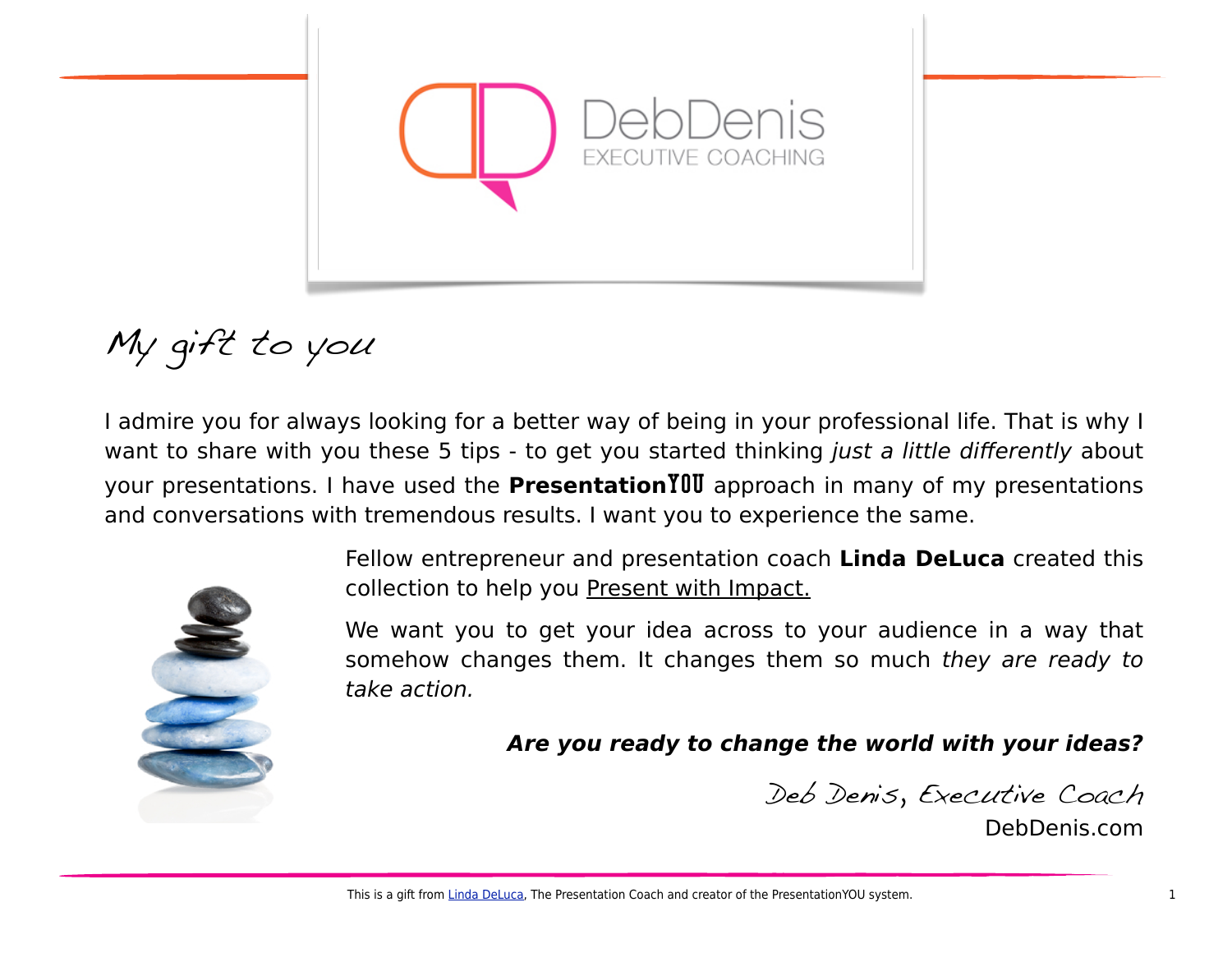### **Table of Contents**

### **Preparation Phase**

#1 Brainstorming with Mind Maps #2 Brainstorming with Powerful Questions

### **Design / Develop Phase**

#3 Grouping and Filtering #4 Presentation Structure at a Glance

### **Delivery Phase**

#5 Form and Flow: Delivery Method Matrix

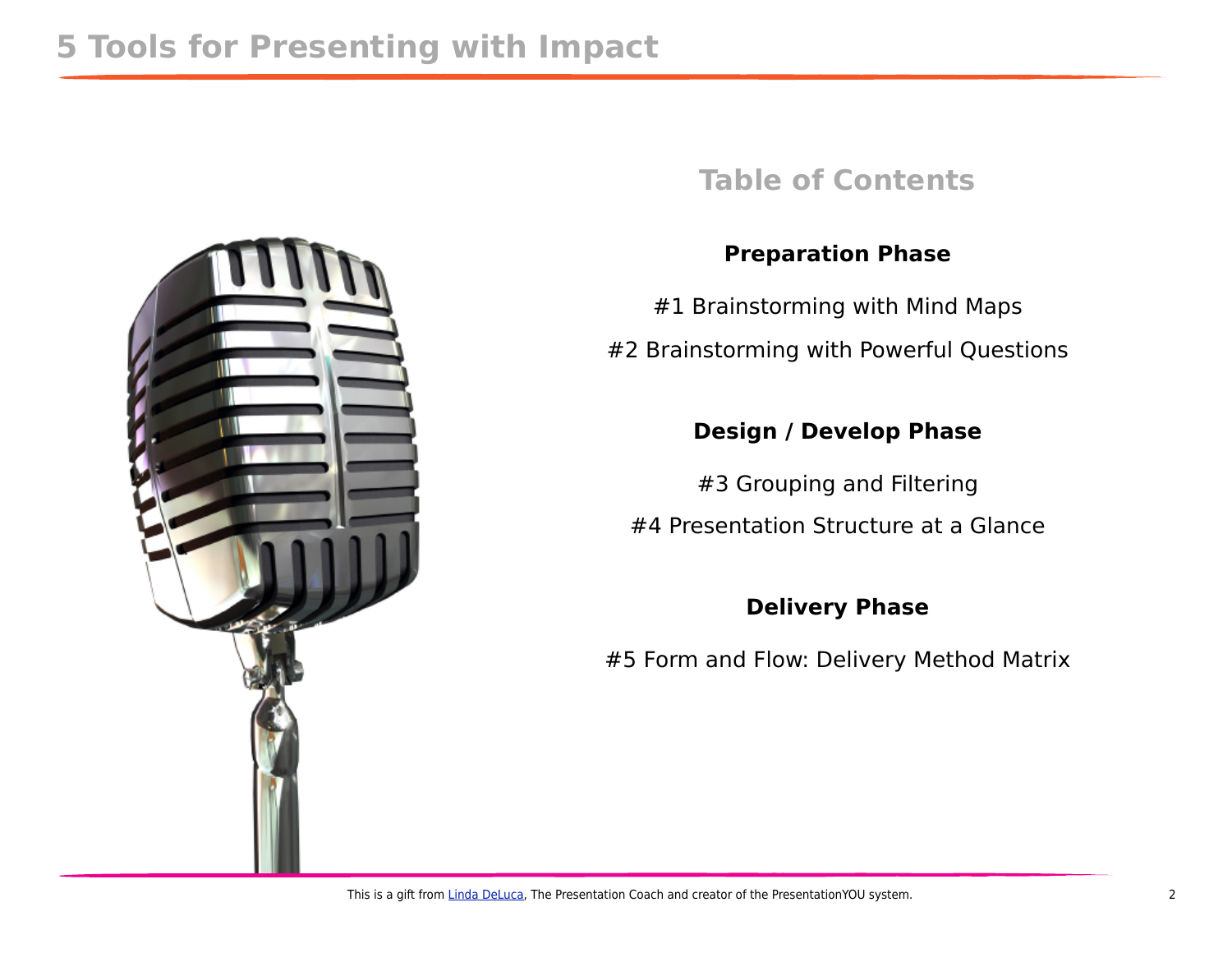#### **Mind Mapping Alone**

There are times when solo mind mapping is preferred: Setting personal goals or projects and even brainstorming to prepare for a collaborative mind mapping.

The tool you use to mind map is a personal preference. A whiteboard is a great medium for mind mapping. An online option is [FreeMind.](http://freemind.sourceforge.net/wiki/index.php/Main_Page)

#### **Collaborative Mind Mapping**

The benefits of collaborative mind mapping include: bringing together multiple perspectives; inspiring ideas in others; increased energy; interconnectedness; and shared goals.

As with mind mapping alone, it can be done on a whiteboard or flipchart or it can be done with software. The benefits of using software are increased exponentially when that software is web based. Using online software solutions such as [MindMeister](http://www.mindmeister.com/) provides not only the benefits of mind mapping, but allows for the collaboration to take place with anyone in the world. Your creativity potential just shot through the roof!

#### **Basics of Mind Mapping**

Just like with other brainstorming tools, mind mapping is about going with the flow of ideas and not judging. It is a visual and non-linear tool. In his books, author [Tony Buzan](http://en.wikipedia.org/wiki/Tony_Buzan) suggests using the following guidelines for creating Mind Maps:

- Start in the center with an image of the topic.
- Use images, symbols, codes, and dimensions throughout your Mind Map.
- Use single works or images for each idea / line.
- Lines are connected, starting from the central image and get thinner as they radiate out from the center.
- Use multiple colors for visual stimulation and to distinguish a group.
- Use emphasis
- Show associations between items.
- Keep the Mind Map clear by using radial hierarchy, numbers, or outlines to encircle the branches.
- Develop your own style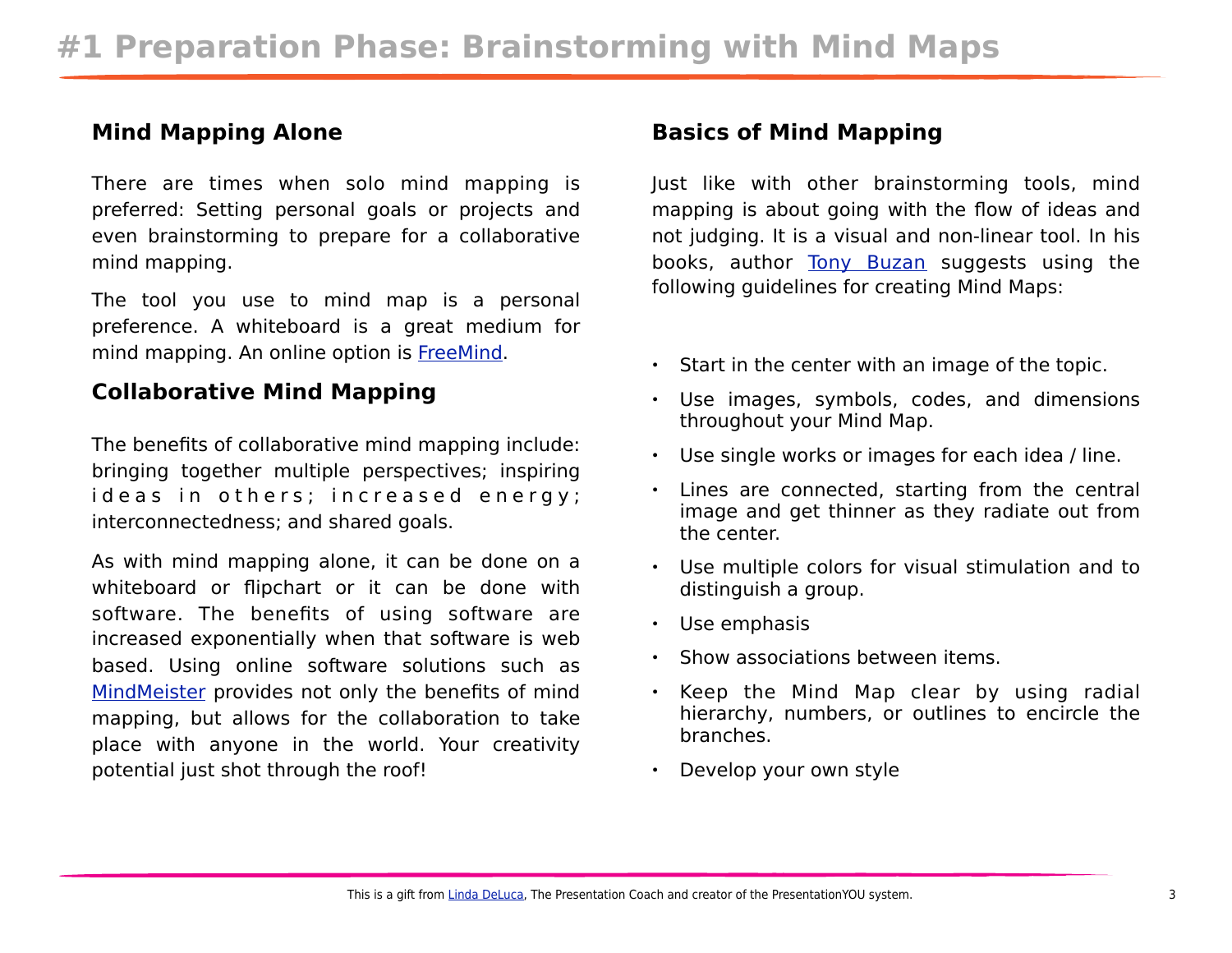## **#1 Preparation Phase: Brainstorming with Mind Maps**

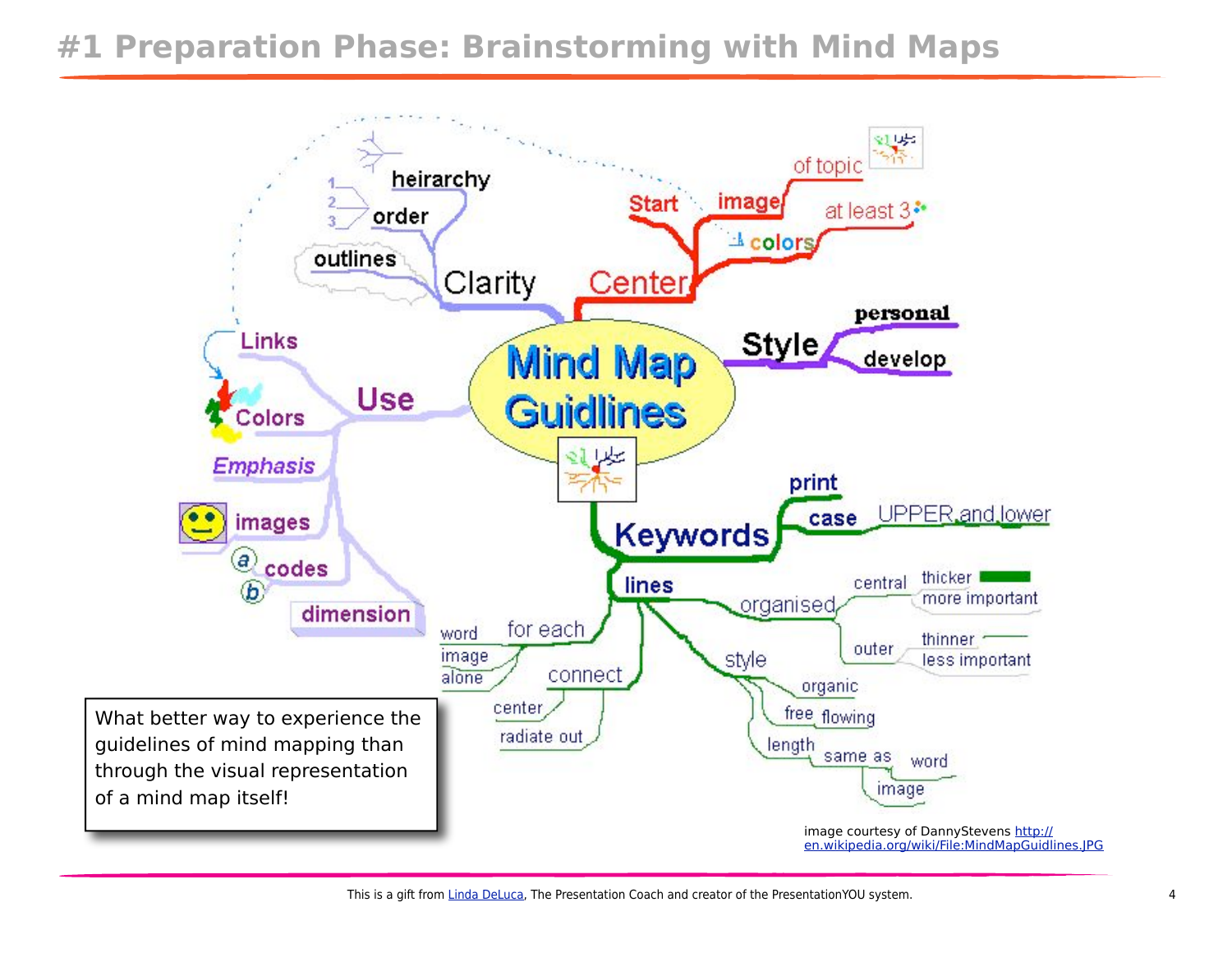## **#2 Preparation Phase: Brainstorming With Powerful Questions**

The Preparation phase of the PresentationYOU process begins with brainstorming. Often the blank whiteboard (or virtual mindmap) is just as paralyzing as the first blank page of your presentation.

Use these question to *stimulate the discussion.* Don't be too structured, however. If you find you and your team (or just you) go off on a string of thoughts - follow it! When you need another boost, come back to this list and select another question.

- 1. What brought me to this opportunity?
- 2. What is the presentation about?
- 3. Is this part of a larger program?
- 4. Who is the audience?
- 5. What is the audience's background?
- 6. What is the audience's knowledge of my topic?
- 7. What questions does the audience want answered?
- 8. What are the different perspectives the audience may have?
- 9. Am I comfortable speaking on this topic? to this group?
- 10. Am I the best speaker for this topic?
- 11. What knowledge do I have on this topic?
- 12. What is my unique perspective on this topic?
- 13. What do I want the audience to do as a result of this presentation?
- 14. What are the important points about this topic?
- 15. Is there a logical sequence? A process?
- 16. What is the journey I want the audience to take?
- 17. Why is this topic important right now?
- 18. What is the problem the audience is looking to solve?
- 19. How many people are expected to attend?
- 20. Will there be questions expected or allowed?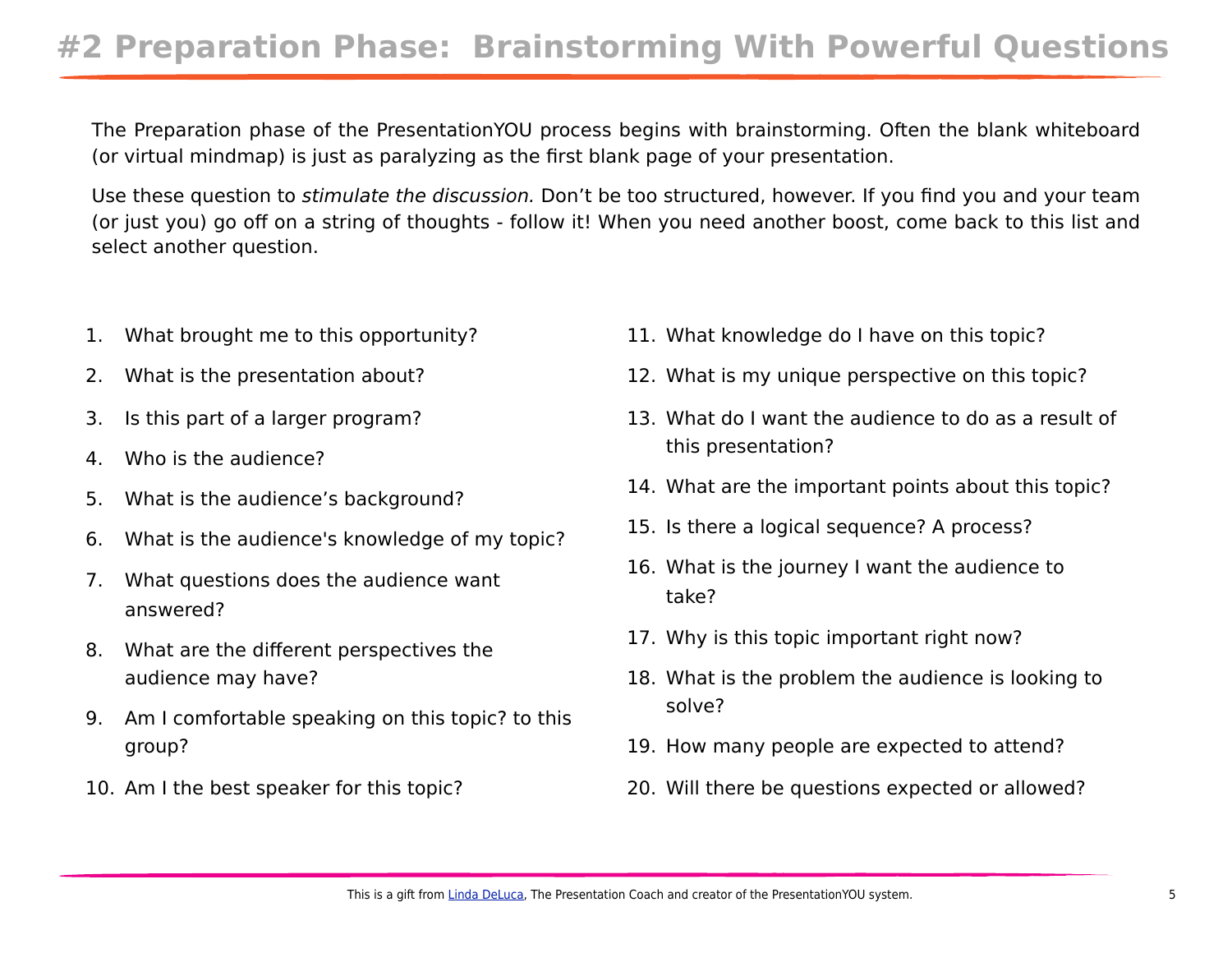## **#3 Design / Develop Phase: Grouping and Filtering**

**An affinity diagram** is a good tool to organize ideas, issues, and opinions. The creation of an affinity diagram stresses creative and intuitive thinking more than logical thinking.

#### **1. Gather Ideas**

Gather your brainstorming results. Using virtual or physical cards or sticky notes, transcribe one statement or idea per card.

#### **2. Find the 'Affinity'**

Your mind map will probably have a few logical themes. It may be obvious and show up as your individual branches, or you may want to group branches together. Using cards will help you review each individual idea. Read the card and begin placing them, one at a time, in their 'affinity' group.

#### **2. Create Filters**

During the mind mapping process, all judgements were tabled….until now. At this point you want to go through the ideas and select the ones that match your meeting or presentation goals and objectives. If an item does not support your goals, and objectives then it comes off the list. This is your first filter.

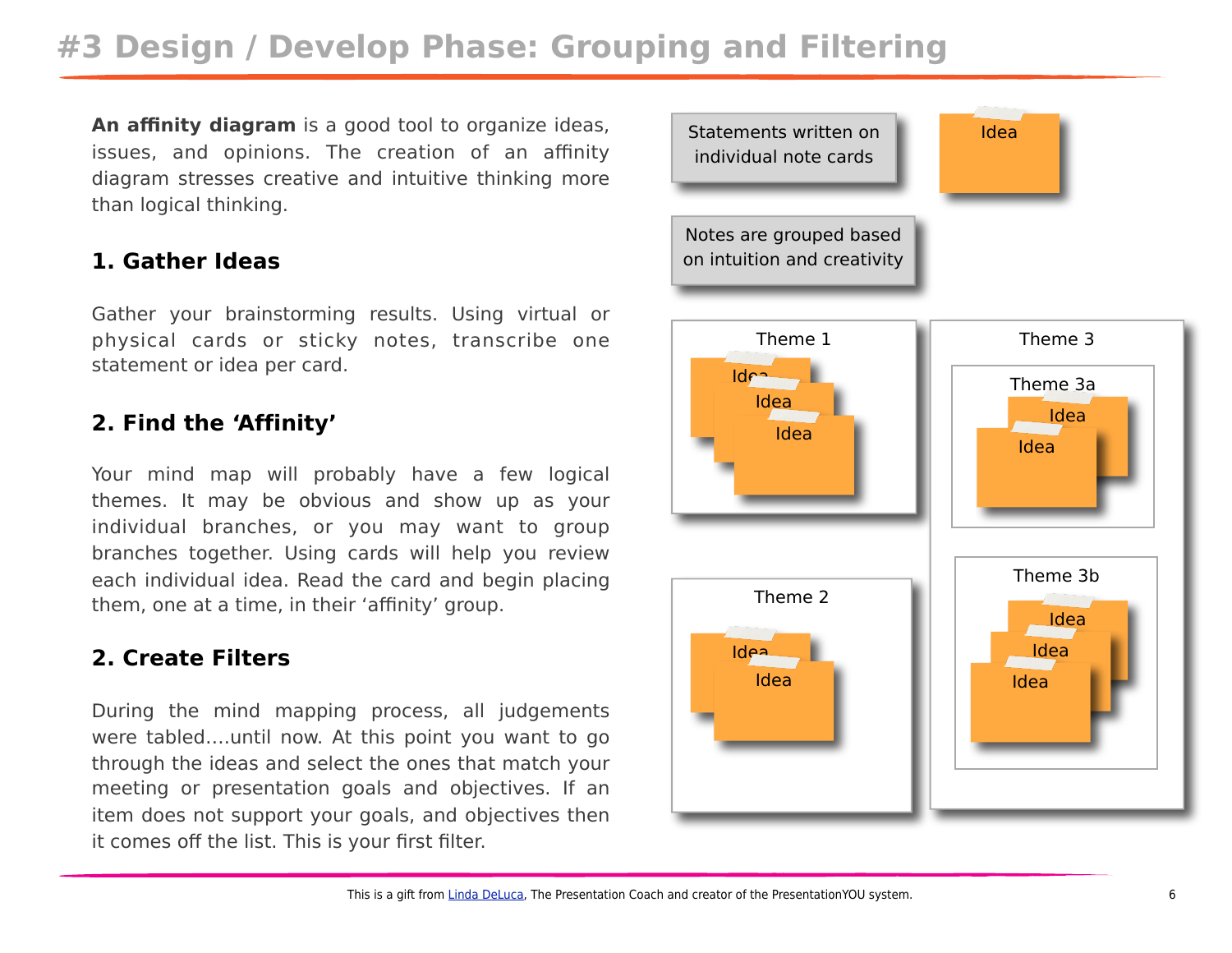## **#4 Design / Develop Phase: Presentation Structure**

# **Presentation Structure**



### the segment

Each segment has one objective that supports the overall presentation. It can be treated as a mini presentation!

- Open with objective
- State role / expectations of participants
- Present topic
- Facilitate discussion (if appropriate)
- · Summarize: key points, actions, decisions
- Restate objective (was it met?)
- Close segment and segue to next topic.

### the slide

Each slide has one idea - one point to make; but flows within the structure of the segment and the overall presentation.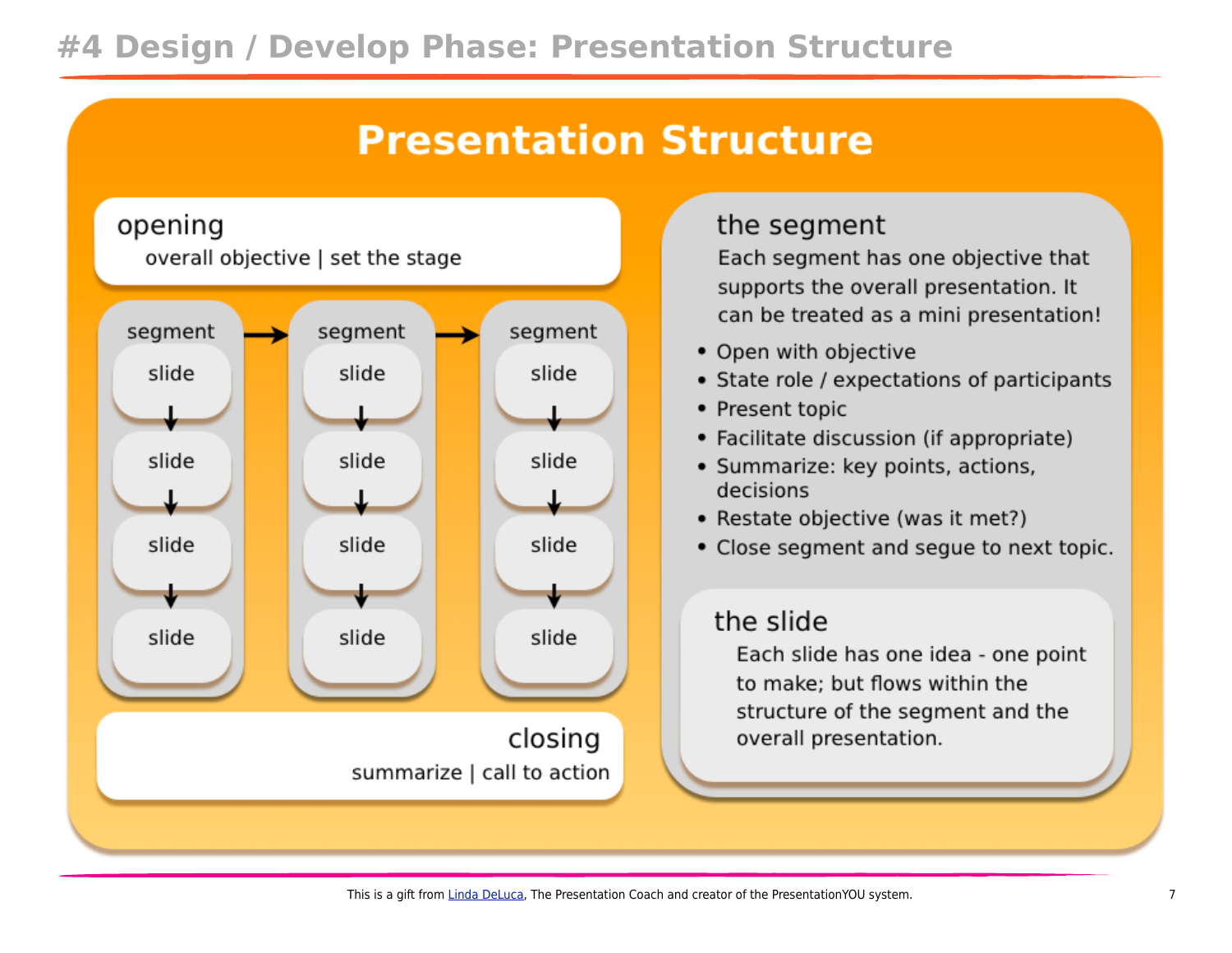#### **Choose a Delivery Format**

With more meetings and events taking place virtually, selecting the right tool for the event becomes one of many success factors. Use this one page matrix to begin your assessment of selecting the right tool for the job! Here are some useful definitions to help in your decision:

**Tele-seminars:** sometimes called tele-lectures, draw on the leader's knowledge. The leader is seen as the expert and is present to disseminate information. The group has gathered to learn from the speaker. The format is structured, and there is some interaction with attendees, but it is limited.

**Tele-meetings:** are highly collaborative events in which all participants are responsible for knowledge-sharing and content. The objective of a tele-meeting is similar to in person meetings. Often objectives include decision-making, project-tracking and updates, and staff meetings

**Webinars**: Short for Web-based seminar, a presentation, lecture, workshop or seminar that is transmitted over the web. A key feature of a Webinar is its interactive elements - the ability to give, receive and discuss information. Contrast with Webcast, in which the data transmission is one way and does not allow interaction between the presenter and the audience.

**Web-meetings:** Sometimes referred to as webconferencing, it utilizes the internet to allow participants to collaborate on documents, share applications, and otherwise conduct a meeting with multiple people as they would in person.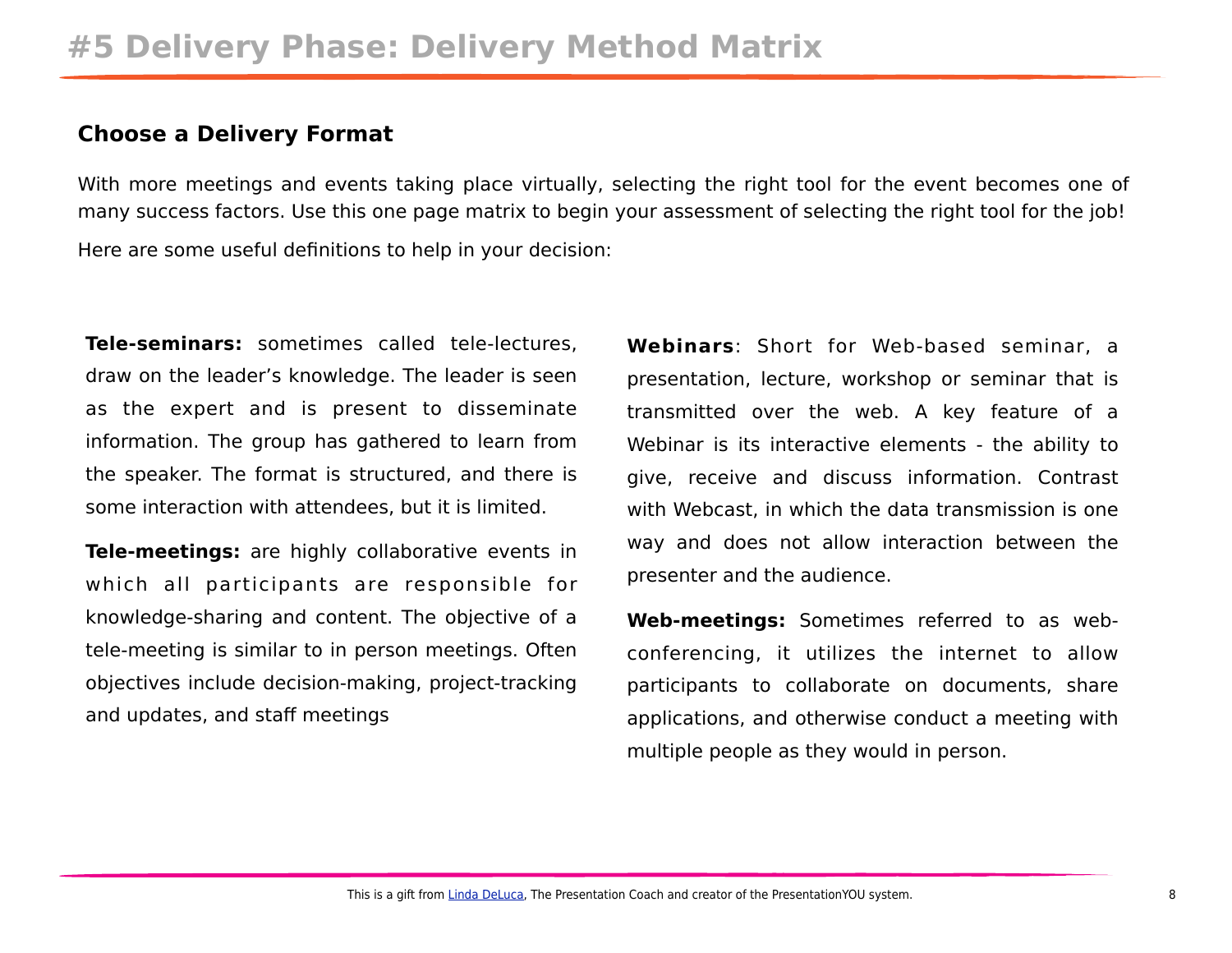## **#5 Delivery Phase: Delivery Method Matrix**

|                                  | <b>Tele-seminar</b>                                      | <b>Tele-meeting</b>                         | Webinar                                 | <b>Web Meeting</b>                                           | In person event                          |
|----------------------------------|----------------------------------------------------------|---------------------------------------------|-----------------------------------------|--------------------------------------------------------------|------------------------------------------|
| <b>Recommended</b><br>Length     | 30 minutes                                               | 60 minutes                                  | 30 minutes                              | 60 minutes<br>with break                                     | 90 minutes<br>with breaks                |
| <b>Number of</b><br>participants | unlimited                                                | 15                                          | Unlimited                               | 15                                                           | various                                  |
| <b>Role of Participant</b>       | Pay Attention                                            | Collaborate                                 | Pay Attention                           | Collaborate                                                  | various                                  |
| <b>Objective</b>                 | Convey message; share<br>knowledge;<br>Make announcement | Collaborative; all<br>attendees participate | Demonstrate, engage,<br>share knowledge | Collaborate, engage,<br>identify actions, gain<br>commitment | various                                  |
| <b>Obstacles</b>                 | limited real-time<br>feedback                            | No visual support, mis-<br>communications   | <b>Distractions</b>                     | Distractions, technical<br>challenges                        | High cost                                |
| <b>Visual Requirements</b>       | <b>No</b>                                                | <b>No</b>                                   | Yes                                     | Yes                                                          | Yes                                      |
| <b>Technology Risk</b>           | Low risk                                                 | Low risk                                    | Medium                                  | High                                                         | none                                     |
| <b>Example</b>                   | Introduce a policy<br>/ procedure                        | Project team meeting;<br>staff meeting      | E-learning                              | <b>Project Planning Meeting</b>                              | Ideal for<br>High conflict<br>Resolution |

This is a gift from [Linda DeLuca,](http://meet.lindadeluca.com/) The Presentation Coach and creator of the PresentationYOU system. 9